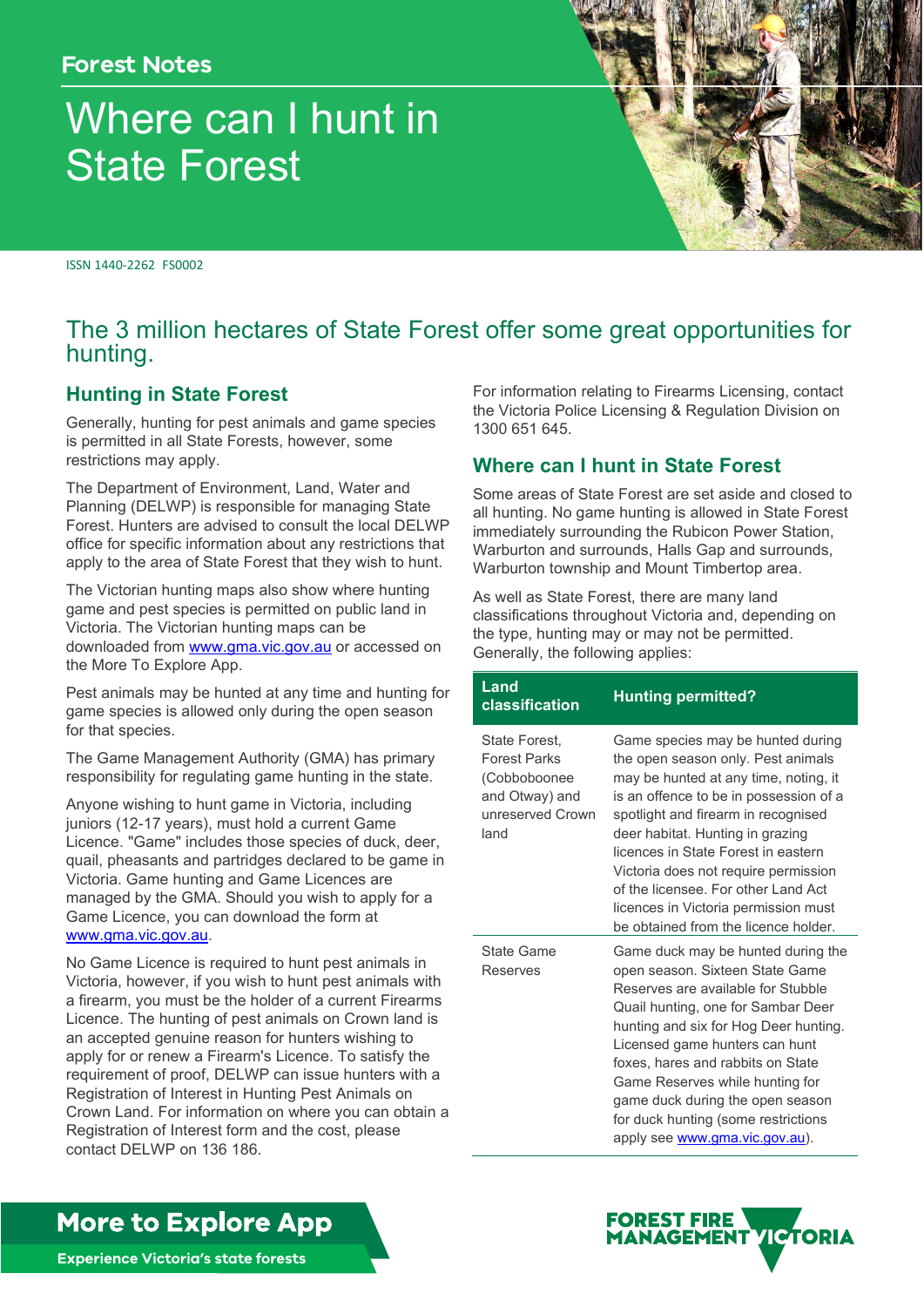| Land<br>classification                                                                          | <b>Hunting permitted?</b>                                                                                                                                                                                                                                                       |
|-------------------------------------------------------------------------------------------------|---------------------------------------------------------------------------------------------------------------------------------------------------------------------------------------------------------------------------------------------------------------------------------|
| Sanctuaries                                                                                     | Game species may not be hunted at<br>any time. Pest animals may be<br>hunted at any time.                                                                                                                                                                                       |
| Melbourne Water<br><b>Catchment Areas</b>                                                       | Hunting of any type is not permitted at<br>any time.                                                                                                                                                                                                                            |
| Flora and Fauna<br>Reserves and<br><b>Nature Reserves</b>                                       | Hunting of any type is not permitted at<br>any time.                                                                                                                                                                                                                            |
| National Parks,<br>State Parks.<br>Coastal Parks.<br>Wilderness Parks,<br><b>Regional Parks</b> | Generally, hunting of any type is not<br>permitted at any time, however, there<br>are some exceptions for certain types<br>of hunting in specific parks. For<br>further information contact Parks<br>Victoria (www.parks.vic.gov.au) or<br>download the Victorian hunting maps. |
| Private I and and<br>leased Crown<br>Land                                                       | Game (only during the open season)<br>and pest animals may be hunted with<br>the permission of the<br>landowner/manager.                                                                                                                                                        |
| Alpine resorts                                                                                  | Hunting of any type is not permitted at<br>any time.                                                                                                                                                                                                                            |

For more specific details of where you may hunt, check the Victorian hunting maps or call the nearest DELWP Regional office, before you enter the forests.

## **Firearms**

Remember - Many people use State Forest and other public land for recreation and for their livelihood.

Normal firearm laws apply in State Forests and all public land.

- A licence is required and firearms must be registered.
- Firearms and ammunition must be securely stored when not in use.
- It is an offence to use a firearm in a dangerous manner.
- Use of firearms in camping areas is prohibited.
- It is prohibited to shoot into private property without the permission of the landowner/manager.

Apart from native game birds during their open season, all native birds and animals are protected by law. State Forests are popular recreation areas and some forests are licensed for grazing cattle. Take special care with firearms.

All firearm users must practice firearm safety to reduce the risk of firearm incidents. There is no such thing as a firearm "accident". In every case, at least one of the Firearm Safety Rules has been broken.

Responsible hunters will know and apply the basic firearm safety rules at all times and will encourage other hunters to do the same. The following firearms safety code will help avoid any risk of injury.

# **Firearms Safety Code**

DELWP endorses the Firearms Safety Code, which was approved by the Firearms Consultative Committee and Victoria Police and promotes safe firearms handling practices. You should know the *ten basic safety rules*  before you handle firearms and insist anyone who goes shooting with you follows these rules. If you wish to know more about firearm safety, or obtain a copy of the Firearms Safety Code, contact Victoria Police Licensing & Regulation Division on [1300 651 645](tel:1300651645) or visit [www.police.vic.gov.au.](http://www.police.vic.gov.au/)

#### **Treat every firearm as being loaded**

Check every firearm yourself; do not take the word of another person that a firearm is unloaded. Pass or accept only open and unloaded firearms. Never accept or pass a firearm to another person unless the breech is open, and all ammunition has been removed from the firearm.

#### **Always point firearms in a safe direction**

Loaded or unloaded, always point the muzzle in a safe direction. A safe direction will depend on where you are and what you are doing.

#### **Load a firearm only when ready to fire**

Only load a firearm when you intend to use it and only in the area where it can be safely and legally discharged. Remember to unload it when you have used it.

#### **Identify your target beyond all doubt**

You must positively identify your target beyond all doubt before firing. **If in doubt, don't shoot!** Identify the whole animal and don't fire at only movement, colour, sound or shape. Before you shoot ask yourself: "Is this a person?"

#### **Check your firing zone**

Be aware of what is between you and your target, and in the area beyond your target. Projectiles that miss can travel up to 4.5 km, shotguns can also spread shot over a very wide area.

#### **Store ammunition and firearms safely**

You are required by law to have a safe and secure place to store your firearms. All firearms and ammunition should be stored separately, out of reach of children, out of view and in an approved cabinet.

#### **Avoid alcohol or drugs when handling firearms**

When handling a firearm, you must be able to think clearly. Alcohol and drugs (even those prescribed) dull and slow your mental and physical reactions.

#### **Never have loaded firearms in the car, home or camp**

Before entering a car, home or camp, completely unload your firearm. Ensure that the action is open and that there is no ammunition in either the breech or the magazine.